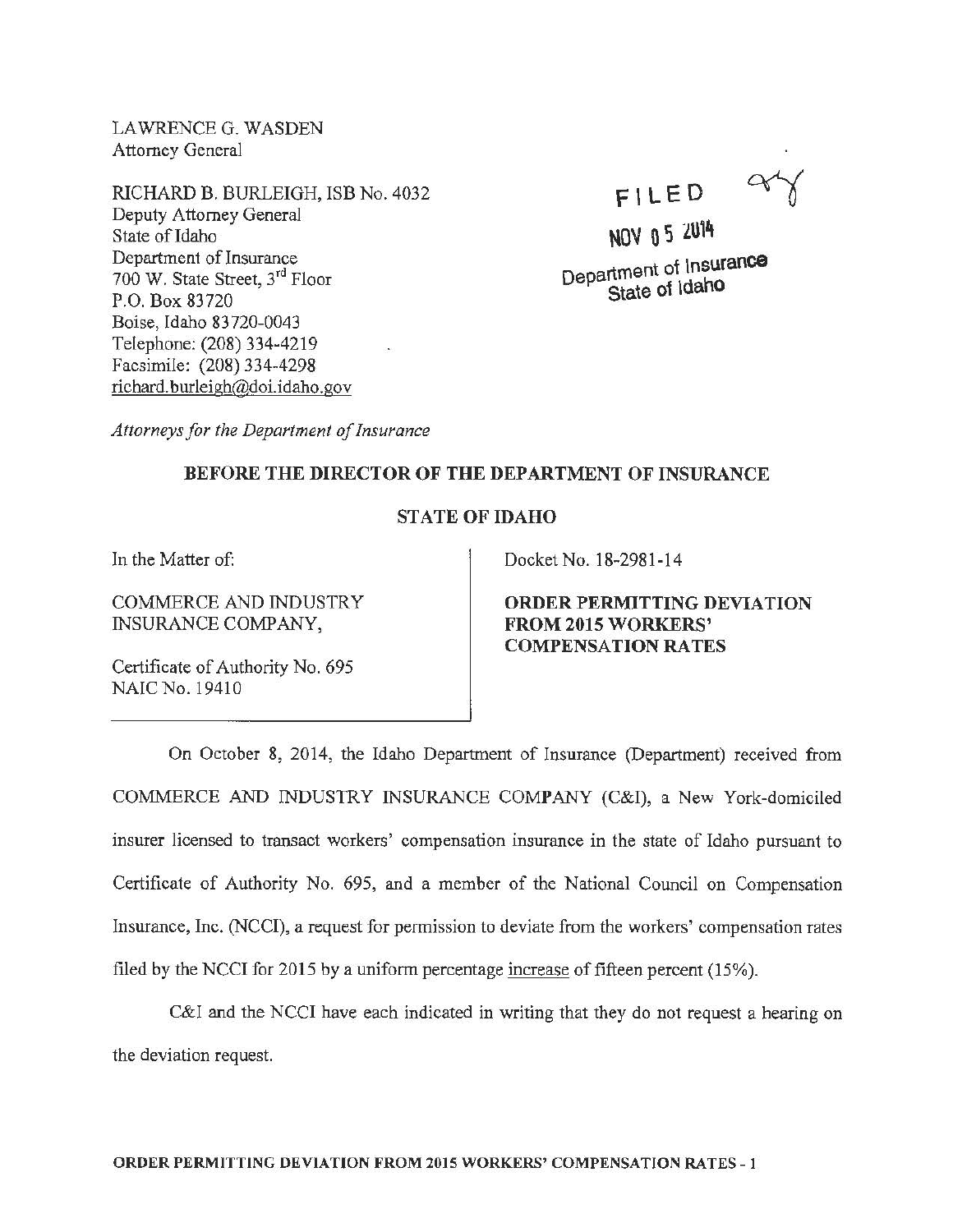The Department's Director (Director), having reviewed and being fully apprised of  $C&I$ 's request to deviate from the Idaho workers' compensation premium rates filed by the NCCI for 2015, and the requirements of Idaho Code  $\S$  41-1614, has determined that the requested rate deviation is justified.

NOW, THEREFORE, IT IS HEREBY ORDERED, pursuant to Idaho Code § 41-1614, that C&l' s request to deviate by a uniform percentage increase of fifteen percent ( 15%) from the workers' compensation rates filed by the NCCI for 2015, exclusive of terrorism rates, is GRANTED. This deviation from the Idaho workers' compensation premium rates filed by the NCCI for 2015 shall take effect on January 1, 2015, and shall remain in effect for one year from that date unless terminated sooner with the approval of the Director.

DATED this  $5\frac{m}{\sqrt{2}}$  day of November, 2014.

STATE OF IDAHO DEPARTMENT OF INSURANCE

William eal Director